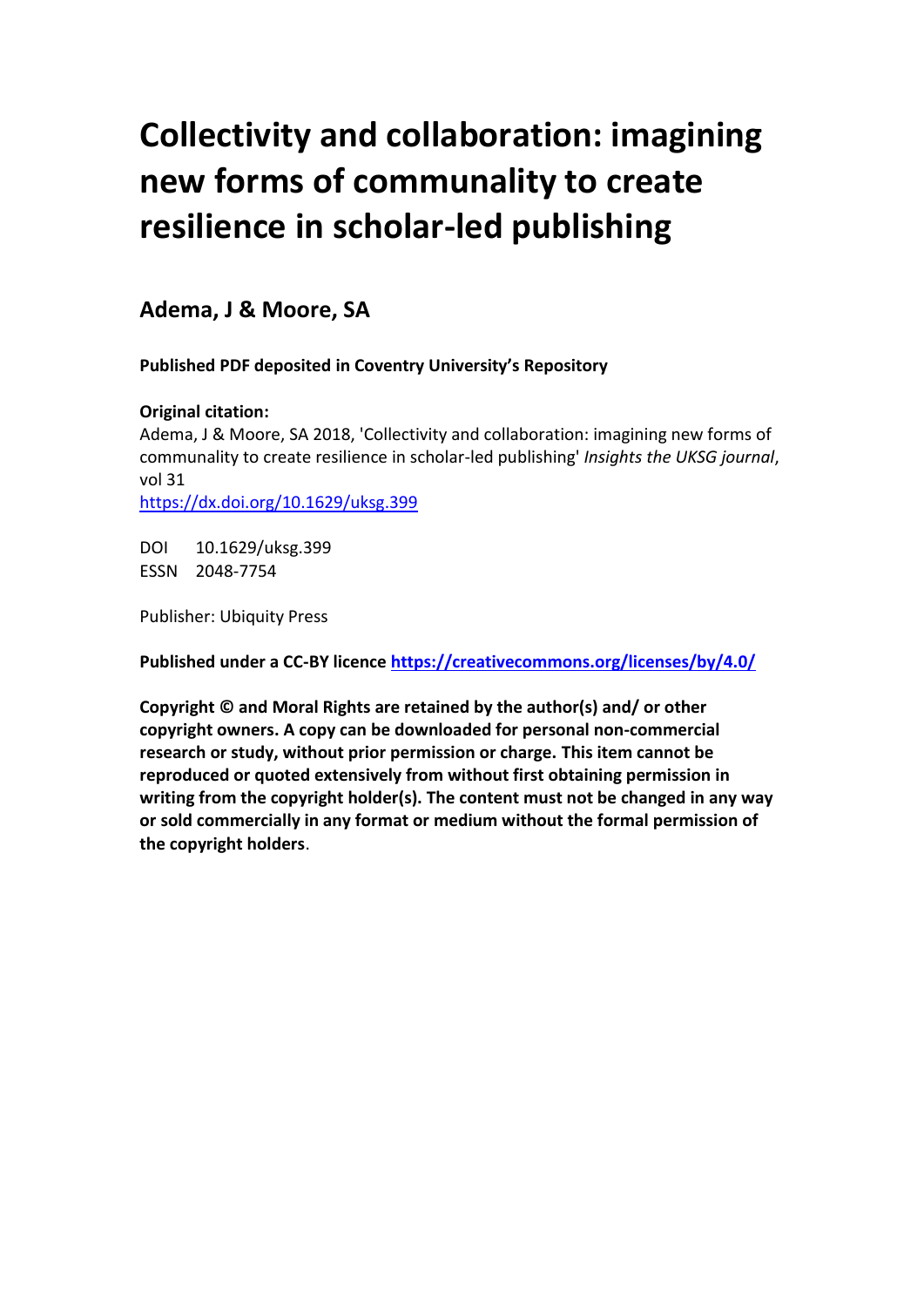

# **Collectivity and collaboration: imagining new forms of communality to create resilience in scholar-led publishing**

The Radical Open Access Collective (ROAC) is a community of scholar-led, not-for-profit presses, journals and other open access (OA) projects. The collective promotes a progressive vision for open access based on mutual alliances between the 45+ member presses and projects seeking to offer an alternative to commercial and legacy models of publishing. This article presents a case study of the collective, highlighting how it harnesses the strengths and organizational structures of not-for-profit, independent and scholar-led publishing communities by 1) further facilitating collective efforts through horizontal alliances, and by 2) enabling vertical forms of collaboration with other agencies and organizations within scholarly publishing. It provides a background to the origins of the ROAC, its members, its publishing models on display and its future plans, and highlights the importance of experimenting with and promoting new forms of communality in not-for-profit OA publishing.

### **Keywords**

Radical Open Access Collective; scholar-led publishing; open access; collectivity; collaboration; communality

'We need to ask what it is we are against, what it is we are for, knowing full well that this *we* is not a foundation but what we are working toward.'

Sara Ahmed *Living a Feminist Life* (2017)

### **Background**

In 1996 the National Academies Press (NAP), the publishing arm of the National Academies in the US, began experimenting with publishing its books for free on its website while at the same time charging a fee for the corresponding print editions.<sup>1</sup> In doing so, it became the first publisher experimenting with a hybrid print+digital open access (OA) model for books, a model that was widely emulated afterwards. Open access for scholarly books continued to develop gradually from there, where it benefited significantly from the rise of print-ondemand and digital printing techniques and the advent of open source publishing software. These technological advances provided opportunities to various new players within scholarly publishing – from institutions to communities of scholars – to set up their own digital presses and to experiment with OA publishing. This was especially of relevance to the humanities and social sciences (HSS), disciplines in which, historically, book publishing has played an important role, and where open access had not yet been taken up to the same extent as in the sciences.<sup>2</sup> What stands out in the development of OA book publishing in particular is how these new presses that were set up by universities (e.g. Rice University Press), by libraries (e.g. the Scholarly Publishing Office [SPO] of the University of Michigan Library) and by academics (e.g. re.press) were, and often remained, important trendsetters,



JANNEKE ADEMA

Research Fellow Digital Media Centre for Postdigital Cultures Coventry University



SAMUEL A MOORE

PhD Candidate Department of Digital Humanities King's College London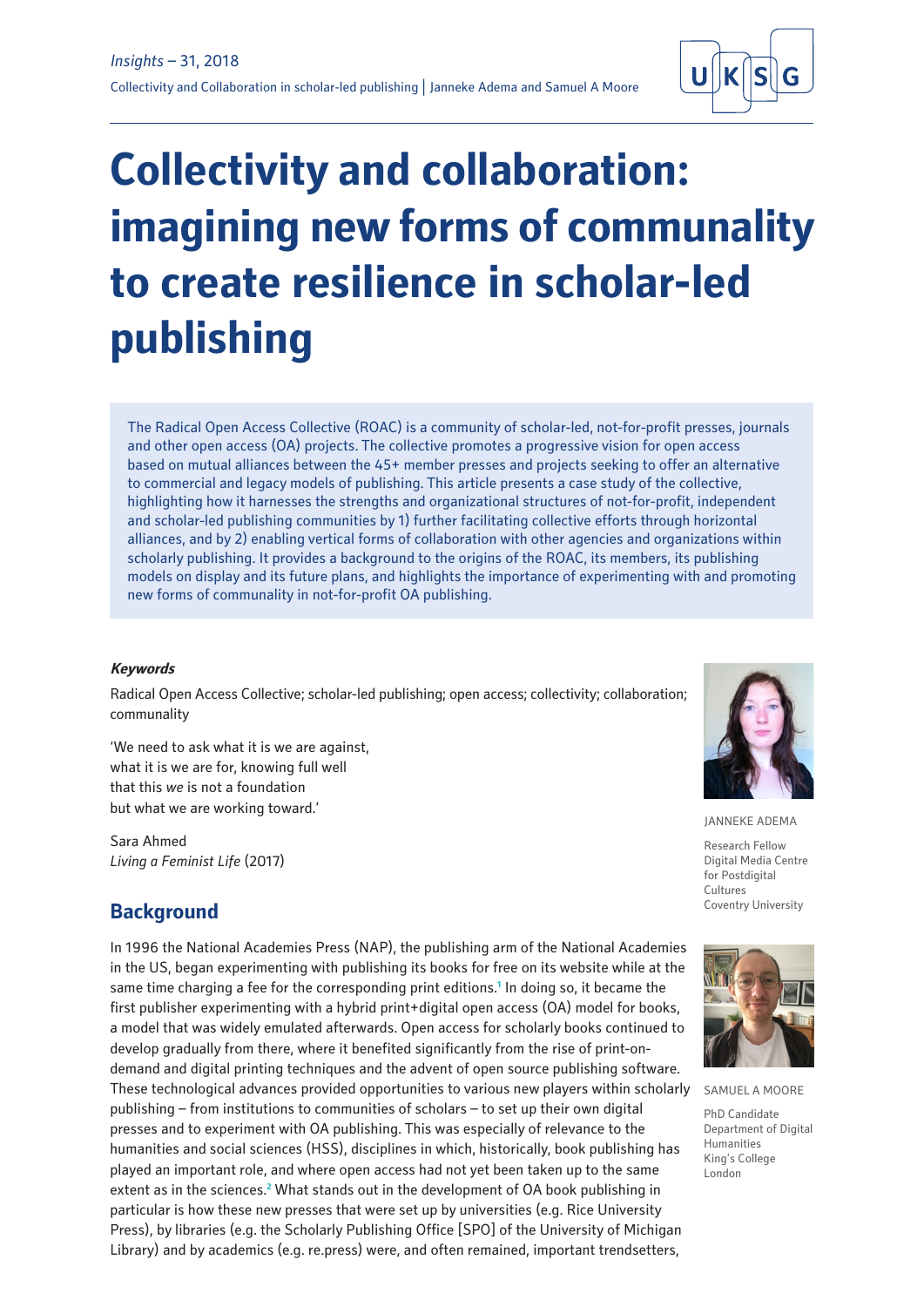

2 promoting open access, innovative publishing models and experimental multimodal publication formats – especially when compared to legacy publishers, who have often been more risk-averse where it concerned the development of new publishing models in open access (book) publishing.

This article will focus on two strategies or modes of organization that were taken up by many of these new, often not-for-profit and digital-first, OA publishing initiatives. It will explore how their (relatively) small scale and financial insecurity forced them to focus on creating models of resilience (rather than sustainability),**<sup>3</sup>** by working both *collectively* (i.e. horizontally within the same sector) and *collaboratively* (i.e. vertically across sectors) for the common good. After briefly outlining the innovations these forms of collaborative and collective publishing enabled, we will look in the second half of this article at the Radical Open Access Collective (ROAC)**<sup>4</sup>** as a case study of how these organizational structures could work out for not-for-profit scholarled publishing in particular  $-$  a form of publishing that is recently seeing a blossoming in popularity, not least due to the increasing hegemony of commercial publishers and corporate interests in scholarly communication.**<sup>5</sup>** 'creating models of resilience… for the common good'

### **Reimagining collectivity and collaboration in scholarly publishing**

As part of the above-mentioned reorientation of scholarly publishing in favour of digital, not-for-profit and OA options, a new ecosystem of scholar-, library- and universityled publishing projects has emerged.**6,7,8,9,10** Utilizing a variety of community-driven and collaborative publishing models, these projects often combine strengths to maximize resource sharing and the efficiencies that arise from institutional support. This collaborative approach can in many ways be seen as a hallmark of not-for-profit publishing.

For many of those involved in early experiments with OA book publishing in particular, what stands out is that the focus was never *only* on providing online access to scholarly publications but was also about rethinking what an academic publishing *culture* should look like in a digital environment. Taking their inspiration from, amongst others, open source software and gift cultures, community-driven models were developed whereby community members all committed some (or all) of their time to support collective not-forprofit projects, envisioning publishing foremost as a service to the scholarly community. Sharing time freely and gifting labour is something that reaps common benefits, of course, by supporting the collective advancement of scholarship and building (digital) knowledge commons. These community-driven models also align well with, and reflect, core scholarly values of collaboration and communality.

Small institutional, campus-based, independent and scholar-led OA projects, due to their size and often not-for-profit background, do face various structural constraints, from lacking skill sets and experience to insufficient market leverage.**<sup>11</sup>** However, when taken together, in different constellations, we would argue that these independent communitydriven projects have the potential to create a resilient ecosystem to support the scholarly commons. What is needed to enable this is first and foremost a reimagining of what academic collectivity, community and commonality is and could be in a digital publishing environment, especially if these initiatives want to be able to provide a valid alternative to the commercial models and their market-driven focus. As Florian Schneider explains in this respect, new forms of collaboration need to be *imagined*: 'The outcome of a collaboration is rampant, unforeseeable, and always unexpected. Sometimes it may not turn out nicely, it may even be harsh, but one thing is for sure: it cannot be calculated, it has to be imagined.'**<sup>12</sup>** Reimagining the relations within the publishing system (i.e. beyond a mere *calculative* logic, assessing the sustainability of alternative models) therefore is essential in a not-for-profit OA publishing environment, in order to enable new forms of collaboration. Such a redefining of (the future of) scholarly publishing in communal settings often includes, as we will show, a reassessment of publishing and business models as well as governance structures within publishing, taking open access, a not-for-profit ethos and communality at its core, next to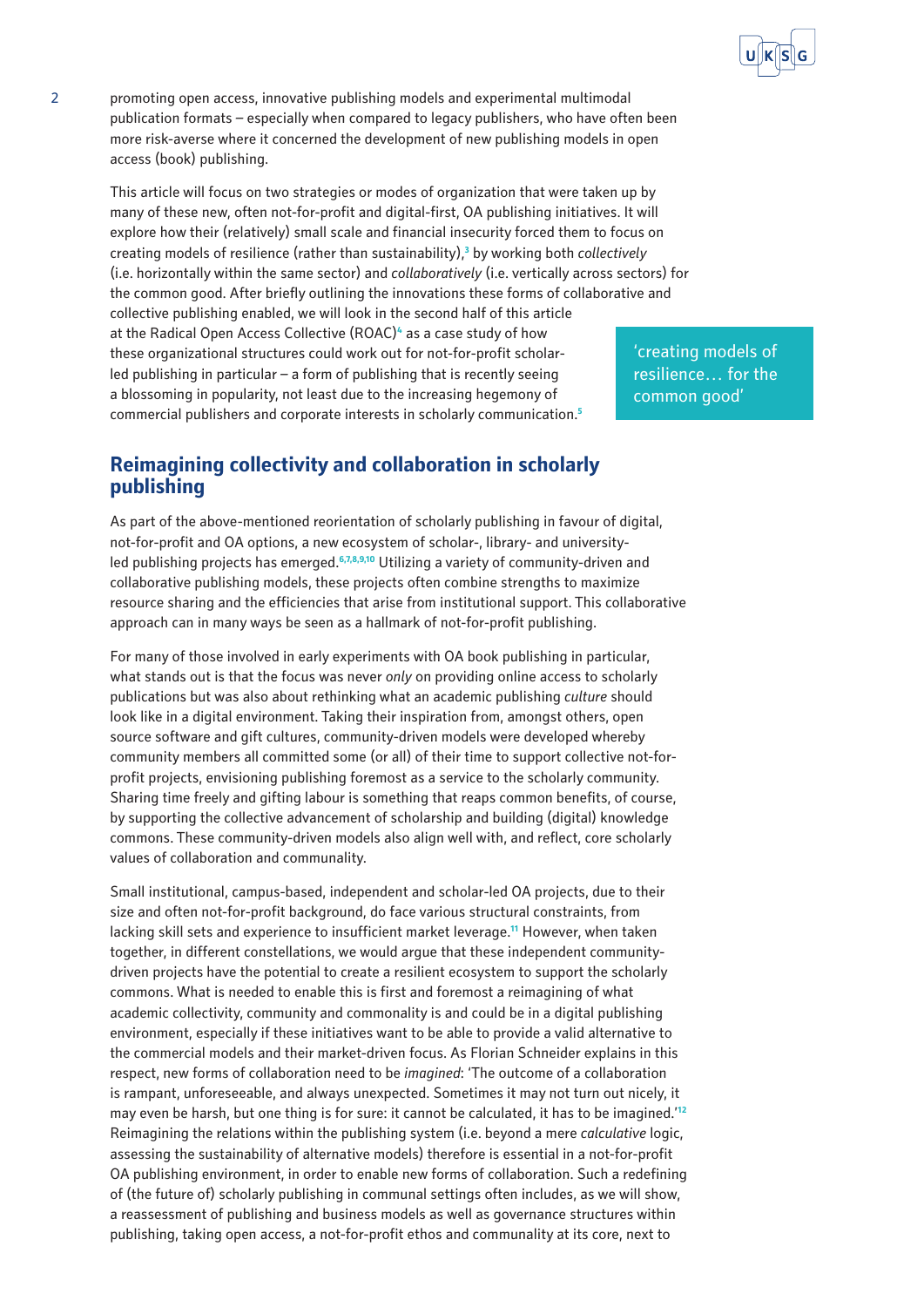

3 values of inclusivity, equity, diversity and global justice.**13,14** The diverse constellations of agencies that emerged out of these OA publishing experiments, in the form of collectives, publishing co-operatives or purchasing consortia, have the potential to further transform academic publishing from not-for-profit to low-cost collectively underwritten models. Making use of economies of scale, working from individual projects to contributing to collective and collaborative ones, will allow these projects to retain their independence and to honour their not-for-profit character, while providing a scaleable publishing model that aligns with the ethos of scholar-led publishing. Here, operating communally might aid in overcoming both structural and strategic disadvantages, while maintaining diversity and providing a framework capable of making publishing more resilient.

Two models of collaboration have stood out in these developments, which we illustrate below. Firstly, a model that focuses on *alliances of small independent projects within a certain sector* (such as publishers) *in collectives* (horizontally) to create economies of scale, and secondly, one which encompasses *collaboration across sectors or fields* (vertically) to create multistakeholder ecologies.



Figure 1. Open Humanities Press journal titles

### **Horizontal collaboration**

Horizontal collaborations in collectives or consortia, facilitated through unions of small/ independent presses, or of publishing communities taking on book series or journal projects, can provide mutual aid and logistical support, shared services and best practices. Collectives here function as organizations with a non-hierarchical (or flat or horizontal) structure, where all the members of the collective participate in decision-making processes. These forms of publishing can represent collaboration within scholarly networks, for example, encouraging informal relationships and communityforming between (groups of) scholars interested in helping one another to publish research. The scholar-run Open Humanities Press (OHP) exists as such a community of critical and cultural theorists: it involves multiple, self-governing scholarly groups, organized around journals or book series, and includes academics, librarians, publishers, technologists, journal editors, etc., operating as a radically heterogeneous collective (Figure 1). OHP provides promotional and technical support

'Horizontal collaborations … can provide mutual aid and logistical support, shared services and best practices'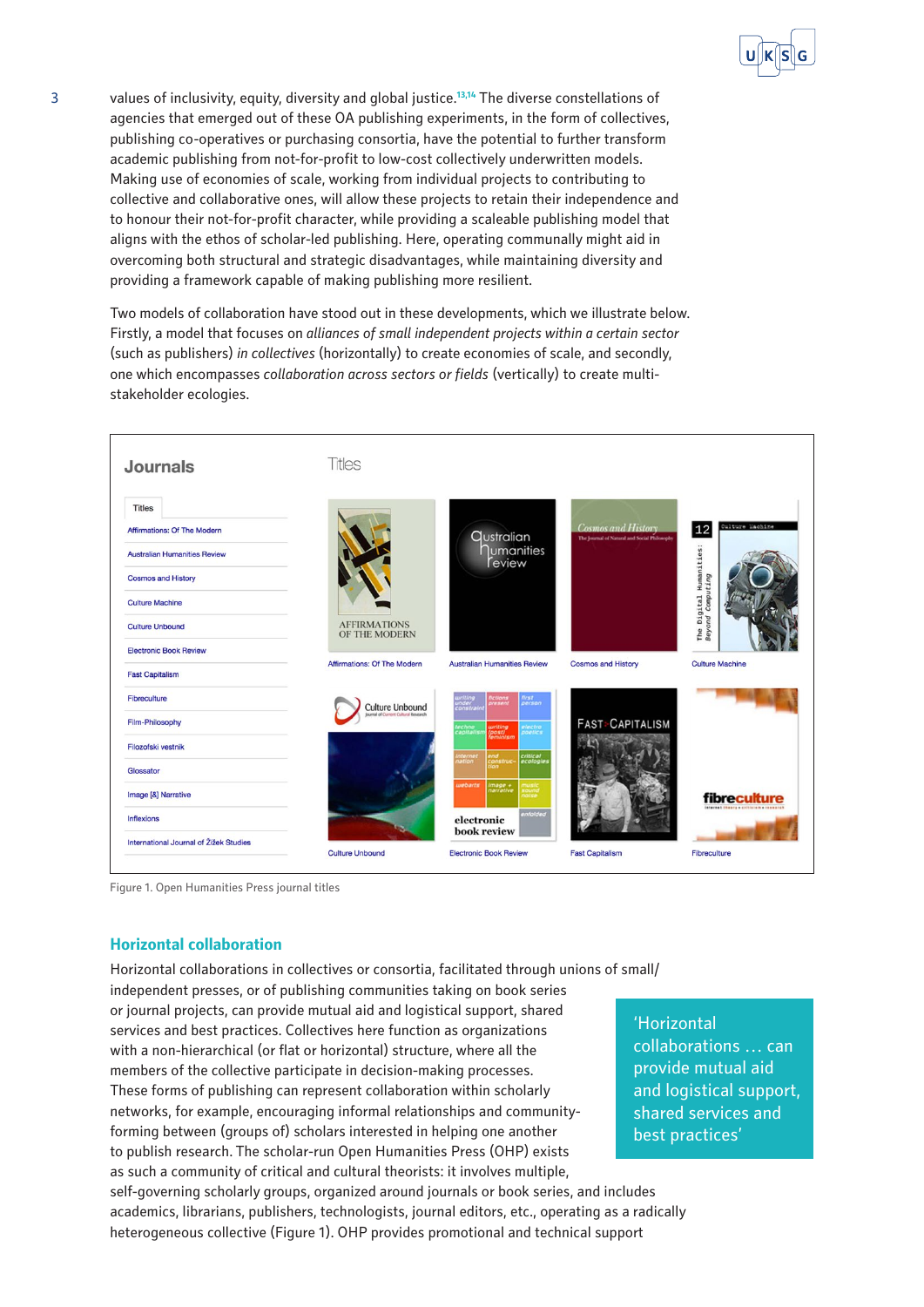

4 to OA journals that have applied to or have been invited to join the collective. Journals remain completely autonomous in all their functions, though, and continue to operate independently. OHP's books are published in series, each created and managed again by self-organizing and semi-autonomous editorial teams consisting of senior scholars. OHP co-ordinates these groups and manages production and publication, where the books all have a shared technical infrastructure. OHP thus functions as a networked, co-operative and multi-user collective, where authors and editors both internal and external to OHP support one another and share knowledge and skills. In this sense, OHP very much works horizontally in a non-competitive fashion, freely sharing its knowledge, expertise and even publications with other OA presses, including Open Book Publishers and meson press. If, for some reason, OHP, as a peer publishing initiative, should discontinue, the journals remain unaffected as they were all set up independently and continue to operate autonomously within the OHP collective. As David Ottina, one of OHP's directors, has stated, 'The OHP journals collective is a simple, easily implemented effort designed to help journals in the prestige economy while remaining materially resilient'.**<sup>15</sup>** Meson press, which publishes research on digital cultures and networked media, is set up in a similar manner to an academic co-operative (as are various other academic-led publishing initiatives such as Mattering Press), to stress the network-like structure of the press, as well as its participative and democratic character. As a legal framework, a co-operative enables them to include further members in their network in the future. Collectives are also increasingly common in journal publishing: witness, for example, the Open Library of Humanities (OLH), which brings various OA journals in the humanities together. However, one of the largest current collectives of presses is the Library Publishing Coalition (LPC), a US federation of research libraries involved in publishing support, founded in 2013 by over 60 academic and research libraries.

### **Vertical collaboration**

The LPC's director, Sarah Kalikman Lippincott, explains in a recent article how collectives such as the LPC play an important role in community building, but perhaps even more in community bridging. As she states, this involves 'supporting our members as they identify areas for collaboration not only among libraries but between libraries and their counterparts in the scholarly communication sector. This effort to bridge communities recognizes that library publishing is just one response to gaps in and frustrations with the scholarly communication system'.**<sup>16</sup>** It is these kinds of *multi-stakeholder collaborations* that form another important strategy in making not-for-profit, independent publishing more resilient. Collaborations involving libraries, universities, funding agencies and infrastructure providers, all with a shared interest in the public value of knowledge, are examples of this. Here, there is scope for thinking of the various not-for-profit entities within scholarly communication as potential community partners in the emerging OA commons of academic publishing. The aim then becomes to realign the existing resources in the system of academic publishing, and to direct them to alternative not-for-profit collaborative models.**<sup>17</sup>** An early example of such a multi-stakeholder collaboration includes the partnership between the OHP and the SPO at the University of Michigan Library (later redeveloped into MPublishing), a scholar-library publishing partnership that published 15 fully OA books from 2010 to 2014. This partnership explored how a community of scholars and a university library could directly collaborate as partners in book publishing. Both partners gifted services to each other with the shared goal of furthering open access in the humanities, drawing on resource sharing and institutional support, while creating efficiencies in the system.**18,19** Charles Watkinson has noted in this respect that as 'mission-driven, non-profit organizations, university presses and academic libraries should be natural allies in the quest to create a more equitable scholarly publishing system'.**<sup>20</sup>** Universities themselves can also play an important role in supporting and enabling these kinds of vertical or multi-stakeholder collaborations, by providing funding or in-house support for publishing endeavours, for example, or by setting up OA university presses to strengthen the not-for-profit publishing ecosystem and to provide (their) scholars with

*'multi-stakeholder collaborations …* form another important strategy'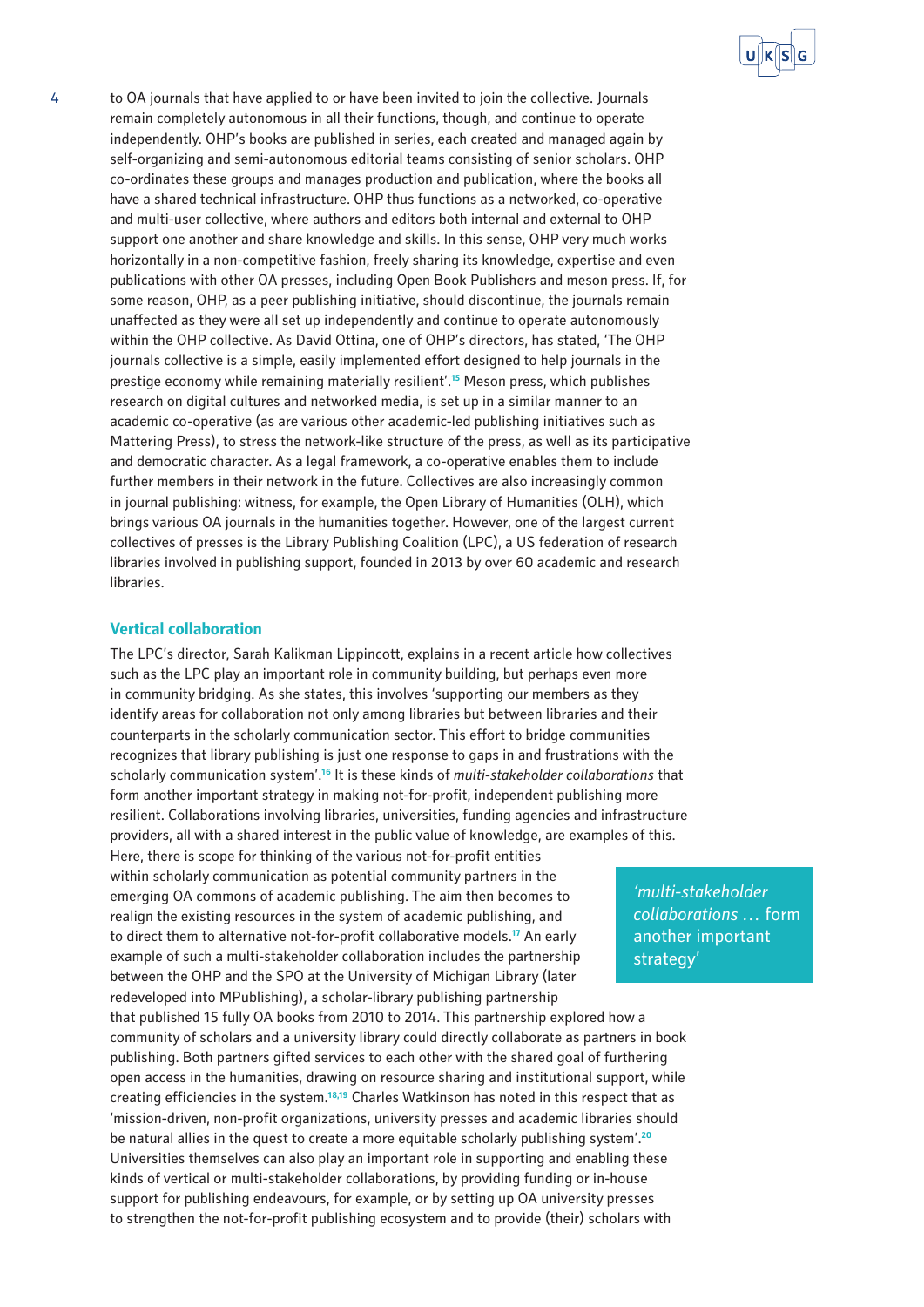

5 an alternative to the commercial legacy publishers. This will provide mutual benefit and support to universities too, from the considerable reputational impact a well-supported press or publishing project or platform could bring to a university, to the savings on articleor book-processing charges (APCs/BPCs) that they could make. In the UK, this might also potentially (indirectly) bring in more quality-related research funding via the Research Excellence Framework.

Recent years have seen further innovation and a rising uptake of these kinds of collaborative multi-stakeholder models. For example, consortial funding models, where publishing is funded through library partnerships, collaboratively underwriting the costs of OA (book) publishing, were famously pioneered by Knowledge Unlatched, and are now also utilized by scholar-led entities such as the OLH (which funds a number of OA humanities journals via library partnerships), Open Book Publishers and Language Science Press. Alongside funding, library consortia have also been active in setting up presses, for example Lever Press, a collaborative OA scholarly publishing enterprise which was conceived, governed and funded by a consortium of liberal arts college libraries in the US. At the moment, the Public Knowledge Project's Open Access Publishing Co-operative Study is seeking to assess the viability, potentials and risks of a multi-stakeholder co-operative association for scholarly publishing, which would include journals, societies, libraries and funders, where it aims to redefine the ecology of partnerships as they currently exist between these partners.**<sup>21</sup>**

### **The Radical Open Access Collective**

### **Origins of the collective**

The Radical Open Access Collective has its origins in the Radical Open Access Conference

held at Coventry University in June 2015.**<sup>22</sup>** This meeting brought together publishers, scholars and activists all interested in exploring an 'alternative' vision for open access in the HSS. Over two days, the Conference explored some of the 'intellectually and politically exciting ways of understanding open access that are currently available internationally', featuring talks from many scholar-led publishers on critical issues around OA publishing, experimental publishing, chains of equivalence (with other movements and struggles that are also dealing with aspects of openness), the commons, piracy, academic social media and beyond.**23** Towards the end of the twoday meeting, participants discussed the possibility of forming an alliance to support and promote scholar-led forms of open access. Despite the

diversity of perspectives and projects on display at the meeting, there was a consensus that a collective would be beneficial for sharing resources and expertise and presenting a united front in advocacy matters. After continuing the discussion online, the ROAC was founded the following year.

The need for a scholar-led organization was further illustrated in a Jisc-commissioned report by Adema and Stone on the rise of academic-led and new university presses.**<sup>24</sup>** Through a series of interviews with academic-led presses, the authors uncovered a number of different areas in which a collective would be helpful, from practical areas and expertise sharing to issues of solidarity and shared vision. Many of the participants reiterated this call for a consortium or association that could upscale their endeavours significantly. For example, Eileen Joy of punctum books highlighted the benefits of sharing expertise and resources, particularly so that new entrants do not have to learn everything from scratch. Similarly, Joe Deville of Mattering Press suggested that, as academic-led presses do not generally see themselves in competition with each other, the consortium could set up a shared marketing platform, which would allow them to co-promote each other's works, both online and with collaborative book stands at events.**<sup>25</sup>** Related to this, such an organization could further aid in legitimating scholar-publishing enterprise as a model rather than a disparate series of experiments, i.e. a third option for scholars to pursue in addition to commercial and university press publishing.

'a collective would be beneficial for sharing resources and expertise and presenting a united front in advocacy matters'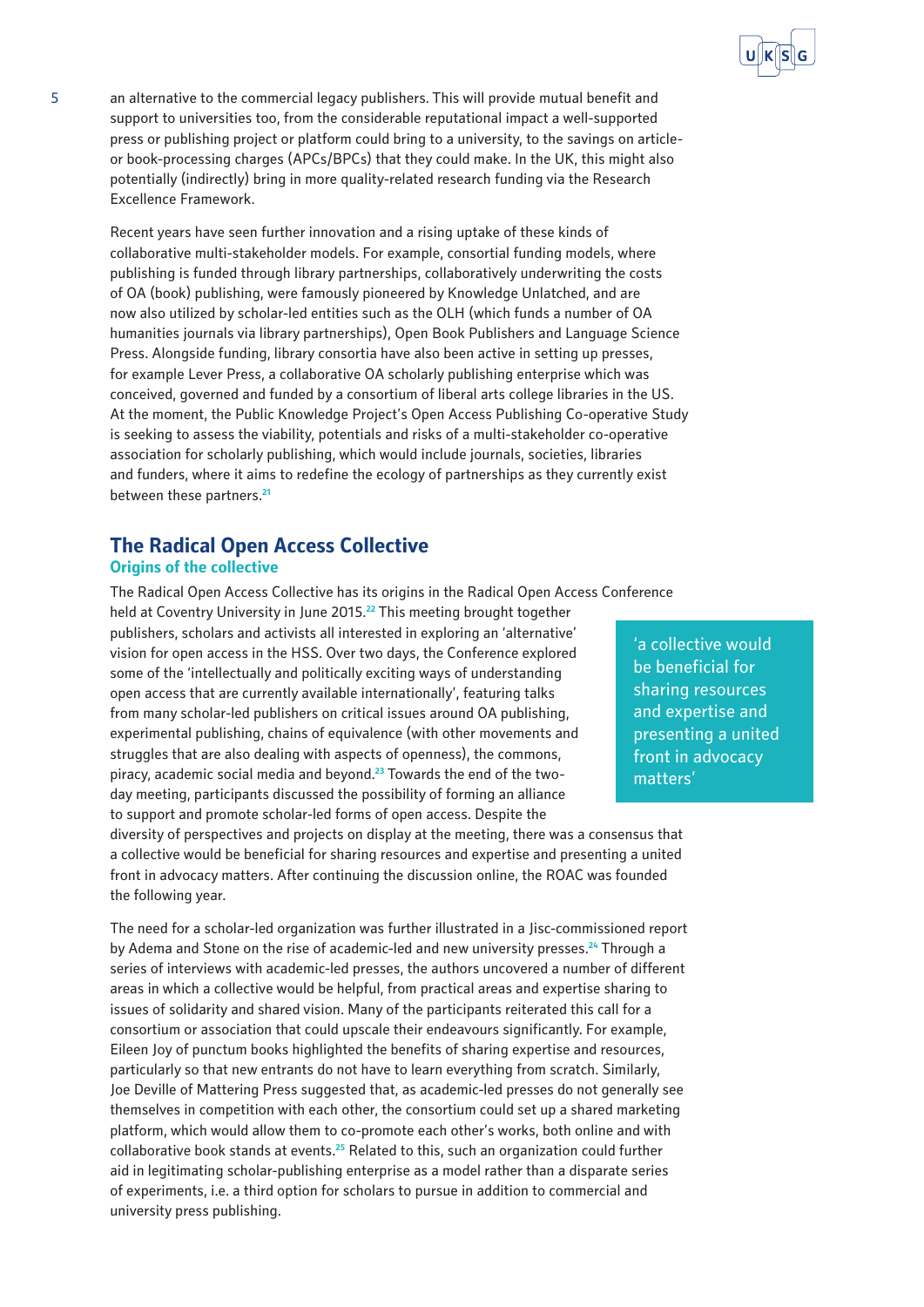

Figure 2. ROAC website: list of members

So, based on the contingent and multipolar philosophy of radical open access**<sup>26</sup>** and in line with the recommendations of the report to Jisc, the ROAC was set up as a further means of working towards a framework of resilience, of strength in diversity and in numbers (Figure 2). Part of the reasoning behind this is that we feel, in the long term, it will be better to stimulate such diversity and support the existence of a plurality of small OA initiatives rather than aim for one single model, platform or grand solution for open access. See for example the ongoing search for *the* sustainable publishing model for OA book publishing, even though the argument can be made that academic book publishing has never been sustainable.**<sup>27</sup>** A diversity of choice also befits the structure of the humanities, existing as it does out of smaller specialized communities and disciplines. Open access is diverse and complex, and consists of various discourses and motivations, from neoliberal to democratic, that have all

shaped its genealogy.**<sup>28</sup>** The way open access is currently implemented offers us a chance to again experiment with different, more imaginative, speculative futures, to promote a more diverse publishing ecology distributed across different domains, and with that to reconsider what scholarly communication is and what we would like it to be.

One of the chief motivations for open access has been the opposition to the profit margins and business models of large, commercial publishers (such as the Cost of Knowledge boycott of Elsevier).**<sup>29</sup>** Many responses to these business practices argue that scholarly publishing should be a not-for-profit concern rather than something primarily oriented towards profit for shareholders. Jefferson Pooley, for example, argues that the profit motive is 'misaligned' with the values of academic life, claiming that 'the market's restless rent-

'to reconsider what scholarly communication is and what we would like it to be'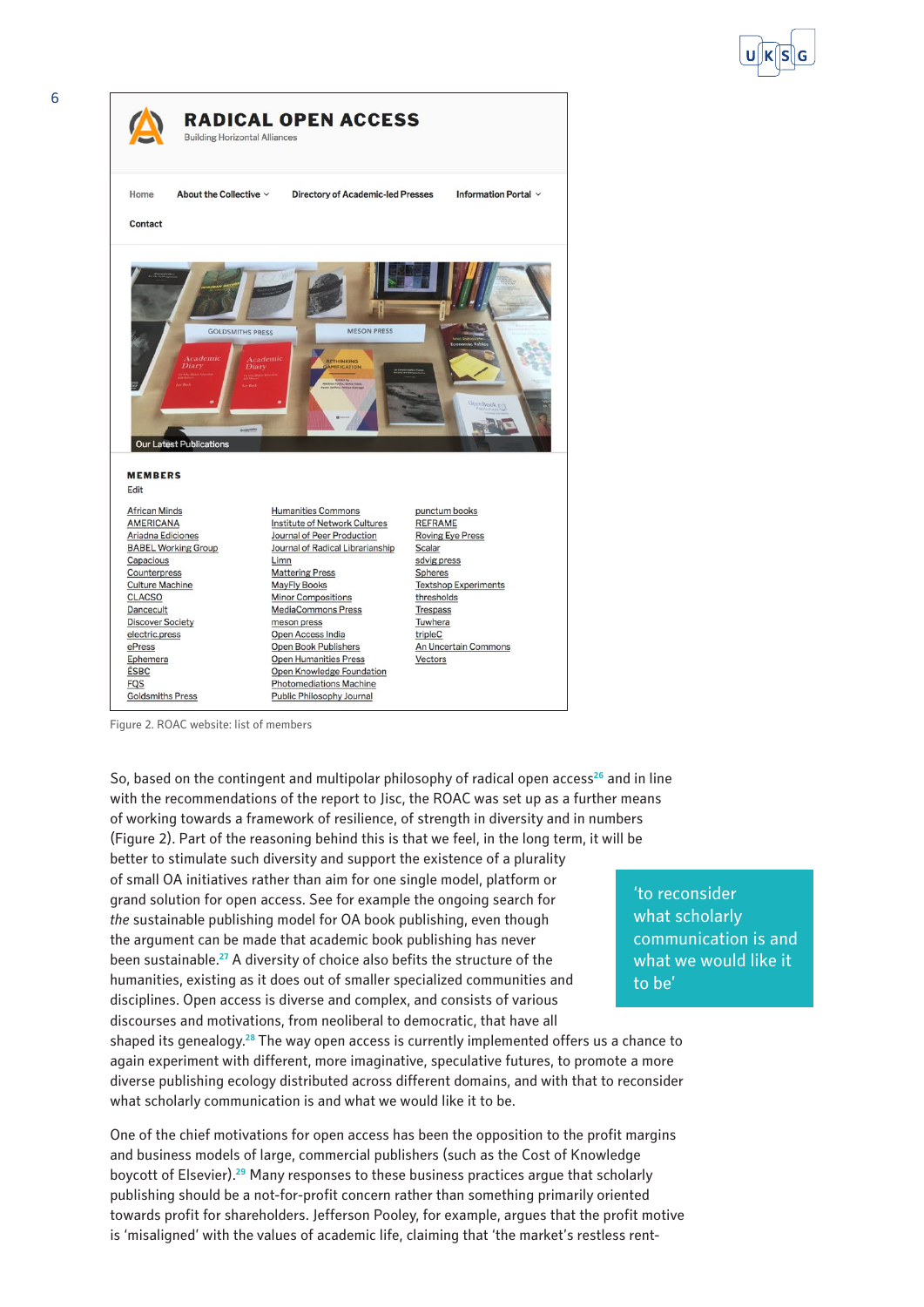

7 seeking corrodes ideals like unfettered inquiry, knowledge-sharing, and co-operative progress'.**30** Similarly, Sarah Kalikman Lippincott situates library-led publishing as a nonprofit endeavour, traditionally subsidized by host institutions and to an extent 'free of the budget pressures' faced by for-profit publishers.**<sup>31</sup>** This framing has both encouraged and enabled non-profit, scholar- and library-led publishing, which is aligned with the values of the academy over those of shareholders of corporations.



Figure 3. ROAC website: Directory of Academic-led Presses

The web presence of the ROAC, finalized in the summer of 2017, acts itself as a showcase for these unique visions of open access (Figure 3), but also hopes to provide information for those interested in starting their own OA project. The site currently lists resources about the collective (including our philosophy), resources related to scholar-led publishing and a directory of scholar-led projects. The information portal on the website provides a curated

list of articles on topics related to scholar-led publishing, from publishing tools and funding opportunities for OA books, to marketing and editorial advice. There is also a curated selection of articles written by members about the various radical conceptions of open access on display in the collective. Via a mailing list, members share advice and offer support from those within the community who have already gained experience with publishing in this manner and are willing to help others in a horizontal and non-competitive

manner. This collaborative and open approach is a particularly important guiding principle of the collective. It not only builds trust between members and encourages a gift exchange of resources and ideas between them, but also offers an inclusive and supportive environment for new entrants who may be keen but daunted by many aspects of the publishing process.

### **Inclusivity and diversity**

The collective currently contains over 40 members, with many more individuals participating through its mailing list and beyond. Members publish primarily in the HSS in a wide range of formats from journals and monographs to more experimental publications. The collective

'an inclusive and supportive environment for new entrants'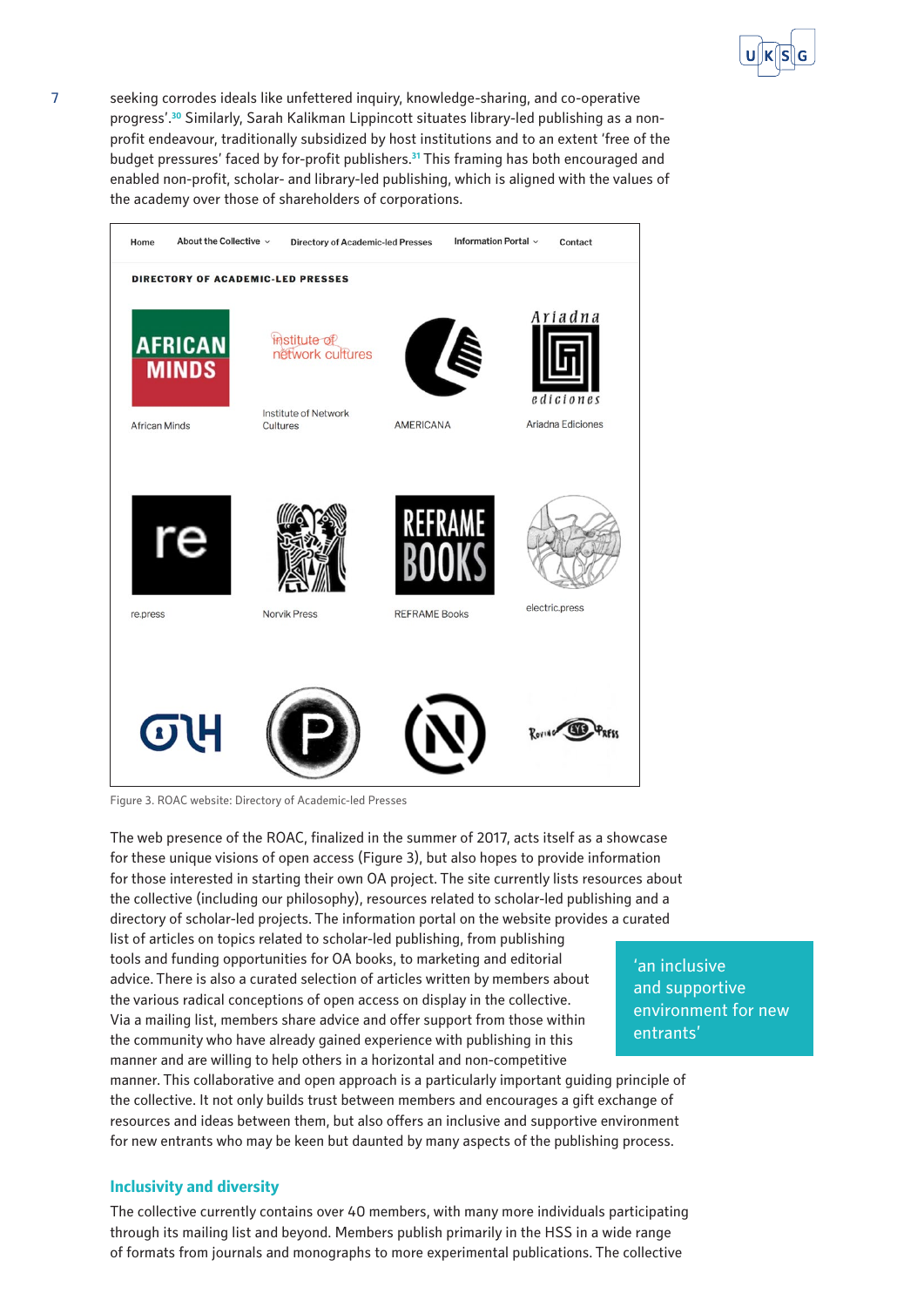

8 also strives to represent and support the global diversity of scholar-led publishing projects from scholars of all career levels. This involves nurturing cultures of knowledge associated with spaces that are 'outside' the walls of the university as they are conventionally conceived, as well as ensuring para-academics,**<sup>32</sup>** precariously employed scholars, and those living outside the global North and West, are all able to have a voice. Forms of collectivity need to include this diversity in their modes of organization and a number of models are on display in the collective that support these aims in various ways. Crucially, it is this provision of space for diversity and the promotion of difference that sustains the collective rather than works against it.

Despite the clear preference for non-profit publishing, member presses and projects range from those with formalized models for revenue generation and sustainability, such as Open Book Publishers and punctum books, to completely DIY approaches with little to no financial support or commercial orientation, such as Mayfly Books and Roving Eye Press, who instead rely solely on small grants and gifted labour for their projects. Many member projects are situated within and/or scaffold upon a university setting, such as The Institute of Network Cultures and Goldsmiths University Press, while others act as disparate networks of scholars from a wide range of locations and institutional attachments. As a noncompetitive and non-hierarchical collective, these differing levels of support and institutional attachment offer the opportunity to share expertise and knowledge on successful (and unsuccessful) experiments in our various projects. This collaboration ensures that members can learn from one another's experiences and not continually reinvent wheels in isolation, as opposed to private forms of publishing in which commercial knowledge is proprietary and 'commercially sensitive'.

Part of being a heterogeneous collective means that members experiment in a variety of practices and forms of publishing. Journals such as *Vectors, Thresholds* and *Textshop Experiments* publish experimental, innovative and hybrid works that confront traditional notions of paper-centric publishing and seek to fully explore and utilize the potential of digital environments for new forms of readership and textuality.**<sup>33</sup>** Other projects seek to engage with traditional and taken-for-granted understandings of contemporary academic practices. Projects such as Humanities Commons experiment with notions of academic social media self-branding, in opposition to for-profit, data-driven companies such as ResearchGate and [Academia.edu](https://Academia.edu), while the *Journal of Peer Production* and the *Public Philosophy Journal* operate non-standard forms of peer review with a view to making the process more collegial and less focused on the evaluative and gatekeeping aspects of scholarly review. Many of these practices strive to reorient publishing as a form of *care* – care for others, for processes, for the work involved in all aspects of the supply chain, and for the (content of the) publication – rather than being focused purely on the outcomes of the publishing process. Such a stance has very real implications for the future of research assessment, where, increasingly, research is being created with an eye on how the finished product will be considered and evaluated either by market-driven publishers and presses, or in the light of often metric-driven research evaluation frameworks. This enforces particular forms of scholarship, which tend to be tailored to the kind of research that editors, reviewers and assessors can readily quantify. In turn, this is cultivating a conservative environment that tends to discourage the publication of creative, avant-garde, experimental and boundary-pushing scholarship, with publishers, more often than not, prioritizing a return on investment over works of diversity.

The collective also represents a number of projects that prioritize a variety of audiences, authors and global publics in their publishing practices. El Consejo Latinoamericano de Ciencias Sociales (CLACSO) itself represents a collective of publishers from Latin America, the Caribbean and beyond, aiming to 'promote social research to combat poverty and inequality, strengthen human rights and democratic participation'.**<sup>34</sup>** Presses such as Éditions Science et Bien Commun, sdvig press and African Minds represent communities outside the global North and West, each offering a reminder that OA publishing should represent the voices of diverse communities. In a similar way, members such as Mattering

'collaboration ensures that members can learn from one another's experiences'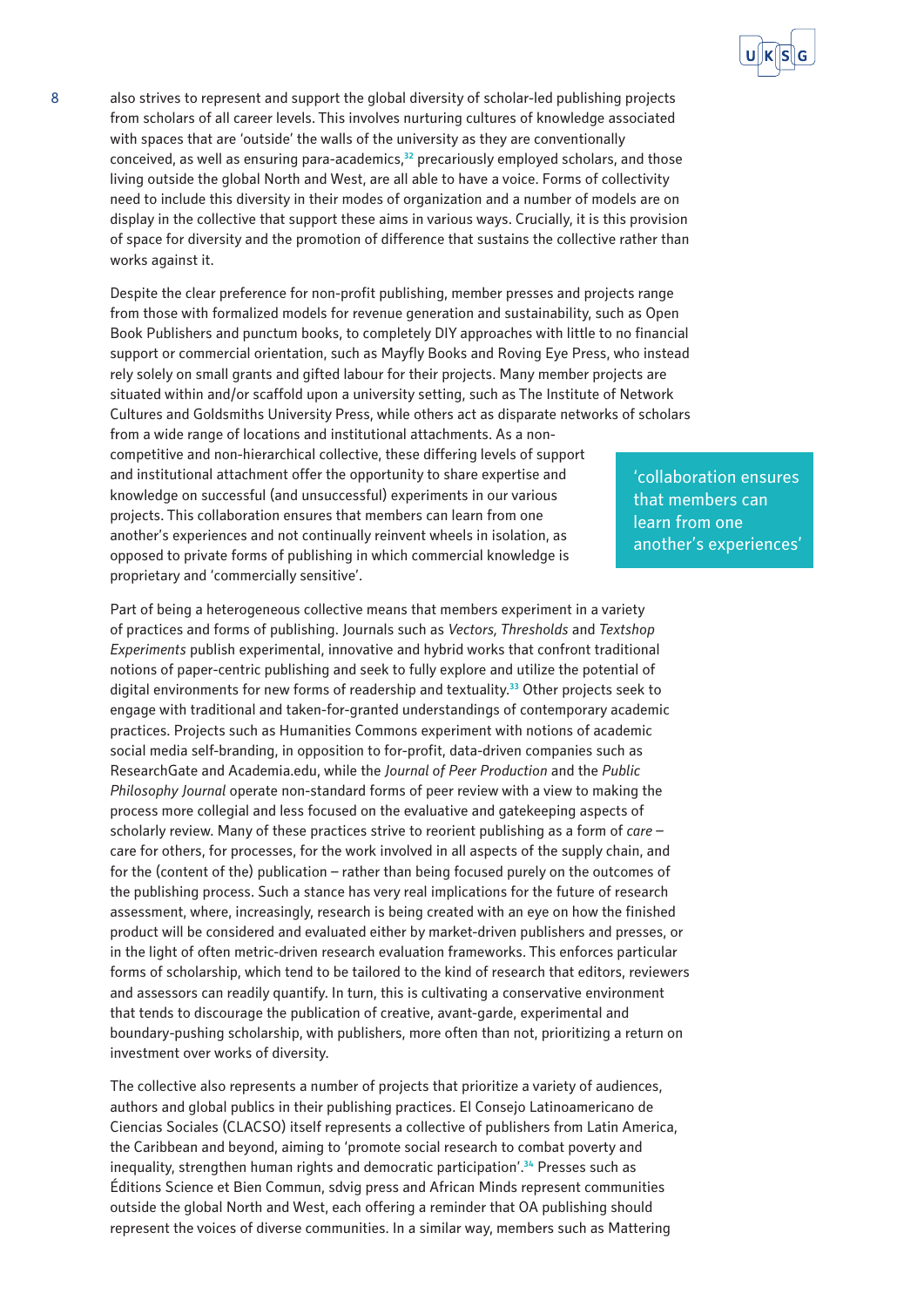

9 Press, *Capacious* and the *Public Philosophy Journal* aim to support and bring to the fore the work of early-career researchers, who themselves have historically had a fraught relationship with open access.**<sup>35</sup>**

The ROAC thus represents a diverse range of commitments from a wide range of publishing projects. These are just a handful of the values on display in the network; there are many more political and ethical approaches to publishing within the ROAC. It is important to note, however, that the collective's mission is to support and provide space for a range of values associated with OA publishing, rather than funnelling them into one homogeneous size that fits all. Similarly, the collective is concerned to question easy distinctions between open and closed, preferring to explore questions around *openness* and *access* (not to mention *transparency* and *secrecy*, *radicality* and *collectivity*) in a more rigorous and nuanced fashion.**<sup>36</sup>**

#### **Future developments: towards vertical collaborations?**

Having highlighted some of the practices of the members of the ROAC, it is worth finishing by looking to its future. As membership grows, we hope to offer a collective voice on a range of issues associated with publishing and open access specifically. Open access is on the agenda for a number of institutions, funders and countries, and the ROAC is keen to have a voice when it comes to policy, particularly to ensure that scholar-led and not-for-profit publishing is reflected in such policies, rather than a single focus on hybrid and APC/BPC-based forms of commercial open access. The collective also hopes to make use of its scale to attend events on behalf of each other and offer a shared presence for marketing at various conferences. Ultimately, such a presence is designed to encourage and support other scholarly communities to publish their own work and get involved with radical open access. One way we hope to achieve this is through a toolkit that will list resources for academics interested in setting up their own presses. This will contain template legal resources, such as contracts and documents for registering a business as a charity, alongside a host of open source tools for publishing research. It will also contain practical advice on some of the things scholars need to consider when running a publishing operation, such as the production process and supply chain, book cover design and issues around publication ethics, among many others.

The toolkit is intended to benefit more than just scholar-led presses and the collective hopes to collaborate and build vertical alliances with other not-for-profit entities working in publishing, such as libraries and university presses, both established and new. In doing this, we hope to work towards better library integration for new/small publishers and to collaborate on the future of infrastructure design for progressive OA projects in the humanities, social sciences and beyond. This means both setting up and collaborating with projects engaged in thinking about the future(s) of open access from an infrastructural perspective. It also means exploring the lessons learned and benefits already gained from previous projects in these areas, such as the various projects around OA monograph publishing in the US funded by the Mellon Foundation**<sup>37</sup>** and the large-scale European projects, including HIRMEOS**<sup>38</sup>** and OpenAIRE,**<sup>39</sup>** which are currently running. Rather than enforcing particular models, one-size-fits-all platforms, or 'flavours' of open access, these initiatives should seek to support open access at the grassroots level by providing small collectives of scholar-led publishers with tools and resources to aid their resilience. Large-scale investments in open source, not-for-profit infrastructure and digital publishing services will bring additional benefits to scholar-led and not-for-profit publishing initiatives, which will further help us to reimagine this 'rampant, unforeseeable, and always unexpected' ecosystem of non-competitive OA projects.

#### **Abbreviations and Acronyms**

A list of the abbreviations and acronyms used in this and other *Insight*s articles can be accessed here – click on the URL below and then select the 'Abbreviations and Acronyms' link at the top of the page it directs you to: **<http://www.uksg.org/publications#aa>**

#### **Competing interests**

Samuel A Moore is a part-time employee of the publisher Ubiquity Press; Janneke Adema has declared no competing interests.

'the collective's mission is to support and provide space for a range of values'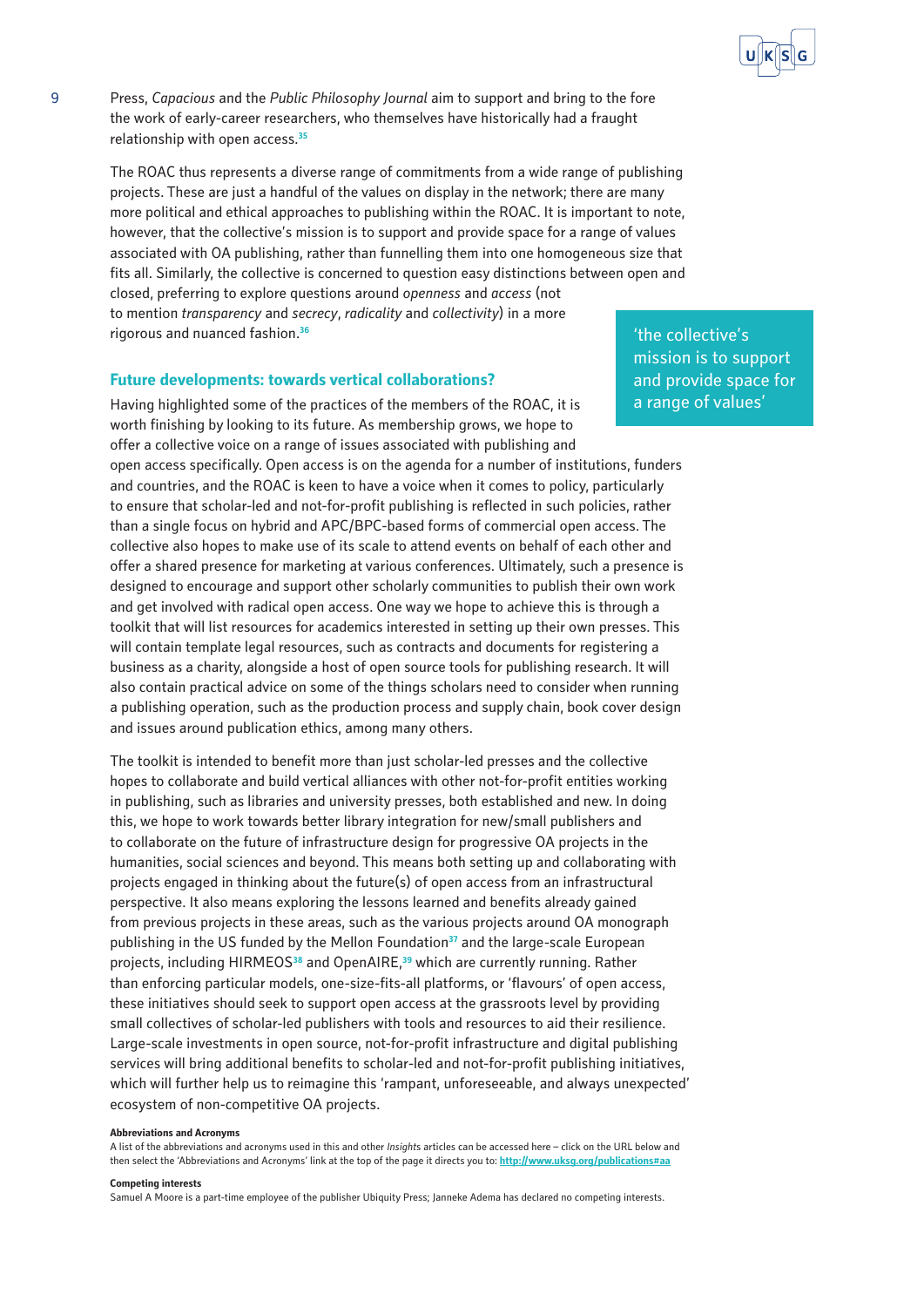

#### **References**

- 1. Jensen M, Academic Press Gives Away Its Secret of Success, *The Chronicle of Higher Education*, 2001: **<https://www.chronicle.com/article/Academic-Press-Gives-Away-Its/27430>** (accessed 30 January 2018).
- 2. Adema J and Hall G, The Political Nature of the Book: On Artists' Books and Radical Open Access, *New Formations*, 2013, 78, 148–150; DOI: **<https://doi.org/10.3898/NewF.78.07.2013>** (accessed 30 January 2018).
- 3. Ottina D, From Sustainable Publishing To Resilient Communications, *Triple C Communication, Capitalism & Critique. Open Access Journal for a Global Sustainable Information Society*, 2013, 11(2), 604–613: **<http://triple-c.at/index.php/tripleC/article/view/528>** (accessed 30 January 2018).
- 4. Radical Open Access: **<http://radicaloa.co.uk>** (accessed 12 February 2018).
- 5. Adema J and Stone G, The surge in New University Presses and Academic-Led Publishing: an overview of a changing publishing ecology in the UK, *LIBER Quarterly*, 27(1), 97–126; DOI:
- **<https://doi.org/10.18352/lq.10210>** (accessed 30 January 2018).
- 6. Adema and Stone G, ref. 5.
- 7. Lockett A and Speicher L, New university presses in the UK: Accessing a mission, *Learned Publishing*, 2016, 29, 320–329; DOI: **<https://doi.org/10.1002/leap.1049>** (accessed 15 December 2017).
- 8. Bargheer M and Pabst J, 'Being small is not a fault': Making sense of the newer generation of German-language university presses, *Learned Publishing*, 2016, 29, 335–341; DOI:
- **<https://doi.org/10.1002/leap.1053>** (accessed 15 December 2017).
- 9. Lawson S, Library publishing services: An investigation into open access publishing in academic libraries, MA University of Brighton, 2013; DOI: **<https://doi.org/10.6084/m9.figshare.805214>** (accessed 30 January 2018).
- 10. Watkinson C, Why marriage matters: A North American perspective on press/library partnerships, *Learned Publishing*, 2016, 29, 342–347; DOI: **<https://doi.org/10.1002/leap>** (accessed 15 December 2017).
- 11. Adema J and Stone G, *Changing publishing ecologies: A landscape study of new university presses and academic-led publishing*, London, Jisc: **<http://repository.jisc.ac.uk/6666/1/Changing-publishing-ecologies-report.pdf>** (accessed 30 January 2018).
- 12. Schneider F, (Extended) Footnotes On Education, *E-Flux Journal*, 2010, 14: **<http://www.e-flux.com/journal/14/61318/extended-footnotes-on-education/>** (accessed 30 January 2018).
- 13. Potts J, Hartley J, Montgomery L, Neylon C and Rennie E, A Journal is a Club: A New Economic Model for Scholarly Publishing, 12 April 2016; Available at SSRN: **<https://ssrn.com/abstract=2763975 or https://doi.org/10.2139/ssrn.2763975>** (accessed 30 January 2018).
- 14. Corsín Jiménez A, Boyer D, Hartigan J and de la Cadena M, Open Access: A Collective Ecology for AAA Publishing in the Digital Age, *Dispatches, Cultural Anthropology website*, 27 May 2015: **<https://culanth.org/fieldsights/684-open-access-a-collective-ecology-for-aaa-publishing-in-the-digital-age>** (accessed 30 January 2018).
- 15. Ottina D, ref. 3, 609.
- 16. Lippincott S K, The Library Publishing Coalition: organizing libraries to enhance scholarly publishing, *Insights*, 2016, 29(2), 189; DOI: **<https://doi.org/10.1629/uksg.296>** (accessed 30 January 2018).
- 17. Corsín liménez A et al., ref. 14.
- 18. Jöttkandt S, Kimball S and Willinsky J, The Role of Libraries in Emerging Models of Scholarly Communications, 13 October 2009, no pagination. Christchurch, New Zealand, 2009.
- 19. Adema J and Schmidt B, From Service Providers to Content Producers: New Opportunities For Libraries in Collaborative Open Access Book Publishing, *New Review of Academic Librarianship*, 2010, 16, 28; DOI: **<https://doi.org/10.1080/13614533.2010.509542>**
- 20. Watkinson C, ref. 10.
- 21. It would be interesting to extend the PKP study (perhaps as part of a follow-up study) to include an assessment of the viability, potential and risks of a multi-stakeholder co-operative association for *books* too, where the PKP study currently only focuses on journals. Arguably, the need to do so is even more substantial where it concerns OA book publishing, where the APC model currently favoured for OA article publishing, albeit problematic, might be even more problematic when applied to books (mainly to the lack of funding to support a BPC model in the HSS). Multi-stakeholder co-operatives might therefore prove essential to make academic book publishing in specific more resilient.
- 22. Conference website available at: Radical Open Access Conference: **<http://radicalopenaccess.disruptivemedia.org.uk/>** (accessed 30 January 2018).
- 23. Videos of the panels are available on the Internet Archive: **[https://archive.org/details/@disruptive\\_media](https://archive.org/details/@disruptive_media)** (accessed 30 January 2018).
- 24. Adema J and Stone G, ref. 5.
- 25. Adema J and Stone G, ref. 5.
- 26. More about this underlying philosophy here: **<http://radicaloa.disruptivemedia.org.uk/philosophy/>** (accessed 30 January 2018).
- 27. Adema J, 18 November 2014, Embracing Messiness: Open access offers the chance to creatively experiment with scholarly publishing, LSE Impact Blog: **<http://blogs.lse.ac.uk/impactofsocialsciences/2014/11/18/embracing-messiness-adema-pdsc14/>** (accessed 30 January 2018).
- 28. Moore S, A genealogy of open access: negotiations between openness and access to research, *Revue Française Des Sciences de l'information et de la communication*, 2017, 11; DOI: **<https://doi.org/10.4000/rfsic.3220>** (accessed 30 January 2018).

10